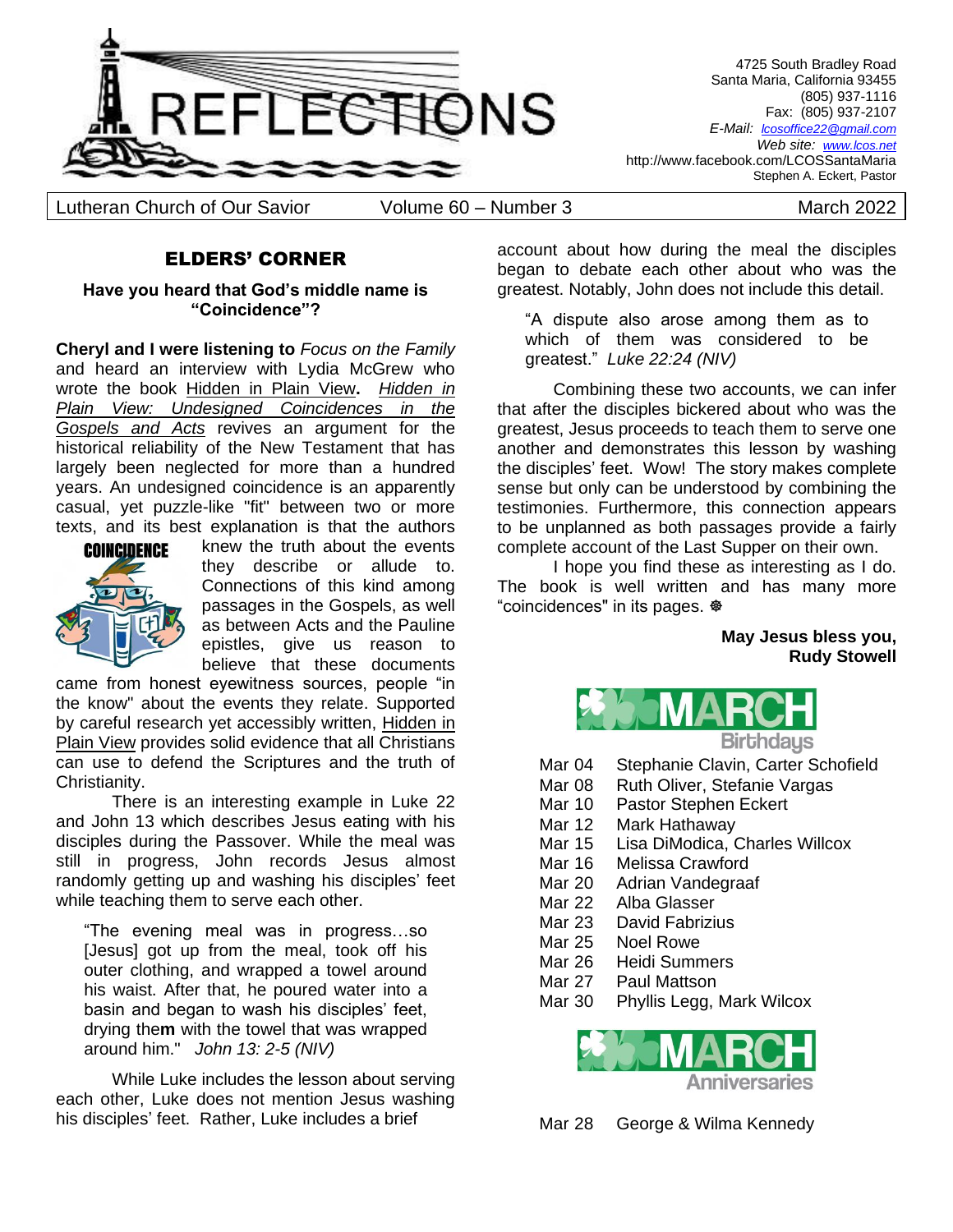

| Mar | 02 | 7:00 pm           | Ash Wednesday Svc./Comm.         |
|-----|----|-------------------|----------------------------------|
| Mar | 03 | 7:00 pm           | Elders' Mtg.                     |
| Mar | 06 | $8:30 \text{ am}$ | Comm. Svc.                       |
| Mar | 06 | $9:30$ am         | SS/Bible Study                   |
| Mar | 06 | 10:30 am          | Comm. Svc.                       |
| Mar | 09 | 7:00 pm           | Lenten Worship                   |
| Mar | 13 | $2:00$ am         | <b>Daylight Saving Begins</b>    |
| Mar | 13 | $8:30$ am         | Worship Svc.                     |
| Mar | 13 | 9:30 am           | SS/Bible Study                   |
| Mar | 13 | 10:30 am          | Worship Svc.                     |
| Mar | 15 | $9:00$ am         | Apr. Ministry Schedule Due       |
| Mar | 16 | 7:00 pm           | Lenten Worship                   |
| Mar | 17 | 7:00 pm           | Council Mtg.                     |
| Mar | 20 | $9:00$ am         | <b>April Newsletter Deadline</b> |
| Mar | 20 | $8:30$ am         | Praise/Comm. Svc.                |
| Mar | 20 | $9:30$ pm         | SS/Bible Study                   |
| Mar | 20 | 10:30 am          | Praise/Comm. Svc.                |
| Mar | 20 | $3:00$ pm         | <b>Singles' Event</b>            |
| Mar | 23 | 7:00 pm           | Lenten Worship                   |
| Mar | 27 | 8:30 am           | Worship Svc.                     |
| Mar | 27 | $9:30$ am         | SS/Bible Study                   |
| Mar | 27 | 10:30 am          | Worship Svc.                     |
| Mar | 30 | 7:00 pm           | Lenten Worship                   |
|     |    |                   |                                  |



March 2 – 7:00 p.m. Worship Svc./Comm. No Soup Suppers

**Lent Worship – 7:00 p.m.**

 **Mar 9 Mar 16 Mar 23 Mar 30 Apr 6**

**Maundy Thursday - April 14 - 7:00 p.m. Good Friday - April 15 - 7:00 p.m.**

# MOWING IN MARCH

**Mar 12 – Bill Williamson, Arlin Weiting**



**Mar 26 – Reese Riddiough, Nathan Schofield**



Don't forget the Singles Event on **Sunday, March 20, at 3:00 PM in Stahnke Hal**l! As always, there will be fun and games, a chance to win a prize, and tempting and tasty snacks! Feel free to bring a friend. *RSVP to Anne at the church office (805- 937-1116) or E-mail: [lcosoffice22@g](mailto:lcosoffice22@)mail.com.*



- **Mar 2 – Ash Wednesday 7:00 PM –** Connie Hathaway
- **Mar 6 – Communion 8:30 AM –** Becky Zielke **10:30 AM –** Caydee Eckert **Flowers:** Lent
- **Mar 13 – 8:30 & 10:30 AM – Flowers:** Lent
- **Mar 20 – Communion 8:30 AM –** Lori Williamson **10:30 AM –** Marianne Heuchert **Flowers:** Lent
- **Mar 27 – 8:30 & 10:30 AM – Flowers:** Lent

# SAVE THE DATE!

Larry Hoekman, author of Intentional **Grandparenting with God's Vision will speak** at Peace Lutheran Church, 244 North Oak Park Boulevard, Arroyo Grande, on **Saturday, March 12, at 10:00 AM**. Grandparents, parents, and all who love God's children are invited. Discover multiple ways to be more intentional, proactive, and purposeful as you interact with your own and others' children and grandchildren.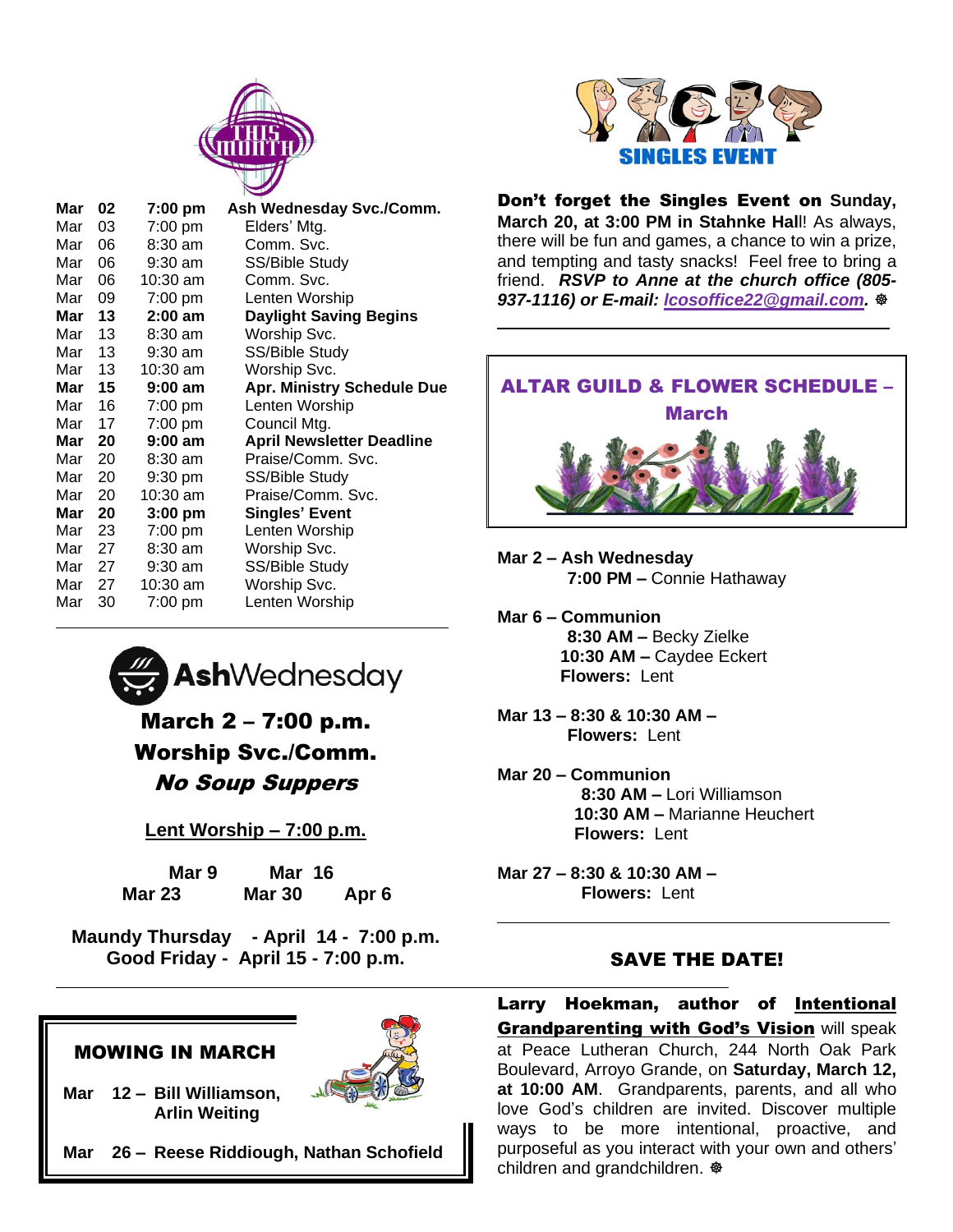# GETTING WARMER RECEPTIONS & MORE & MORE NEW NEIGHBORS

**After a 10-month hiatus due to Covid in 2020,** we resumed our New Neighbor Welcoming mission in March of 2021. And after another pause at the end of 2021, we have been out visiting again in this new year. We have been finding more people home than prior to covid and receiving increasingly warm receptions.

#### **Here are the "stats" for 2021** (and for 6 weeks of 2022)

| Nights we went out*         | 30  | 5  |
|-----------------------------|-----|----|
| Doorbells rung**            | 213 | 40 |
| Conversations***            | 166 | 30 |
| <b>Gift Bags Delivered</b>  | 148 | 30 |
| <b>People Prayed-with</b>   | 87  | 19 |
| <b>Gospel Presentations</b> | 18  |    |
|                             |     |    |

\*\*\*\*See explanations at end of article.

I was fascinated to note the comparisons between 2021 and 2019 (the last full year before covid). In 2021 we rang 130 fewer doorbells but delivered nearly as many bags (148 in 2021 v. 155 in 2019). We were able to pray with *more* people (87 in 2021 v. 83 in 2019). And that upward trend has continued in 2022.

Our visits so far this year have received some of the most enthusiastic receptions in the four years of New Neighbor Outreach, and we were



invited into homes four times in our five nights visiting. Most significant were two homes we visited where the people told us about serious issues in their lives, allowing us to pray with them. These visits really seemed like divine appointments. They reminded me of the woman

last summer with a specific prayer request, who said we had come "at the perfect time." We always ask God before starting out to lead us to someone who particularly needs our caring welcome and conversation.

While I seldom feel led to speak the Gospel explicitly, whenever we pray for people, that prayer includes asking that they will know the love and presence of the risen Lord Jesus in their lives. Many people we visit are clearly Christians. Often, we cannot be sure or even find obvious unbelief.

Expressions of appreciation for our visits have been common since we began in 2018. Of late, we have received even more frequent and

emphatic "thank you's." But we have also had two people return our gift bags, one with a strong statement of wanting to hear nothing about Jesus. HE told us we would encounter that.

While Ruth and I have made more than half of the visits since last March, we have been joined by a wonderful group of other team members: Danielle Tate, Bonnie Jo Lange, Tom & Debbie Heuchert, Erin Lange Bridges, Dawn Schofield, and – our newest team members – Becky Foley and Dave Block.

Throughout our four years, Donna Finlay has faithfully made up the gift bags for us to take out. We have new paper bags that are just right, provided by the Foleys. Since last fall, the bag includes a key ring with a leather inscription saying, "Jesus Cares," or something similar, provided by Anita Lange. We are also now including a doggie treat in each bag.

Where are we visiting? We completed visiting everyone in the new apartments off Bradley in the fall and are expecting to resume visits there as soon as additional units are occupied. All other visitation has been in Rice Ranch, from the "Pine Creek" duplexes at the bottom of the hill, to the "Meadows" farther up, and the gated "Groves" at the top (gated to auto traffic, not to pedestrians). Additional homes are being built in the Meadows and Groves, and site preparation is underway for two new projects in that same area of Orcutt. We have given away 430 welcome bags since 2018, and our mission of welcoming new neighbors will be continuing for at least another year or two.

#### **><>** *Harold Oliver, 2/18/22*

IT'S THAT TIME AGAIN



**\_\_\_\_\_\_\_**

 **MARCH 13, 2022**

**Don't forget to turn your clocks one hour ahead on Saturday night, March 12, so you're on time for Sunday worship.**

<sup>\*</sup> A "night we went out" usually refers to a one 2-person team going out. When we had two teams out, I am still counting that as one night.

<sup>\*\* &</sup>quot;Doorbells rung" refers to each time we rang a bell. Some bells were rung 2, 3, or 4 times before finding someone home, or ceasing.

<sup>\*\*\* &</sup>quot;Conversations" refers to conversations with people who did not want a bag *or* to conversations with people a 2<sup>nd</sup> or 3rd time after giving them a bag.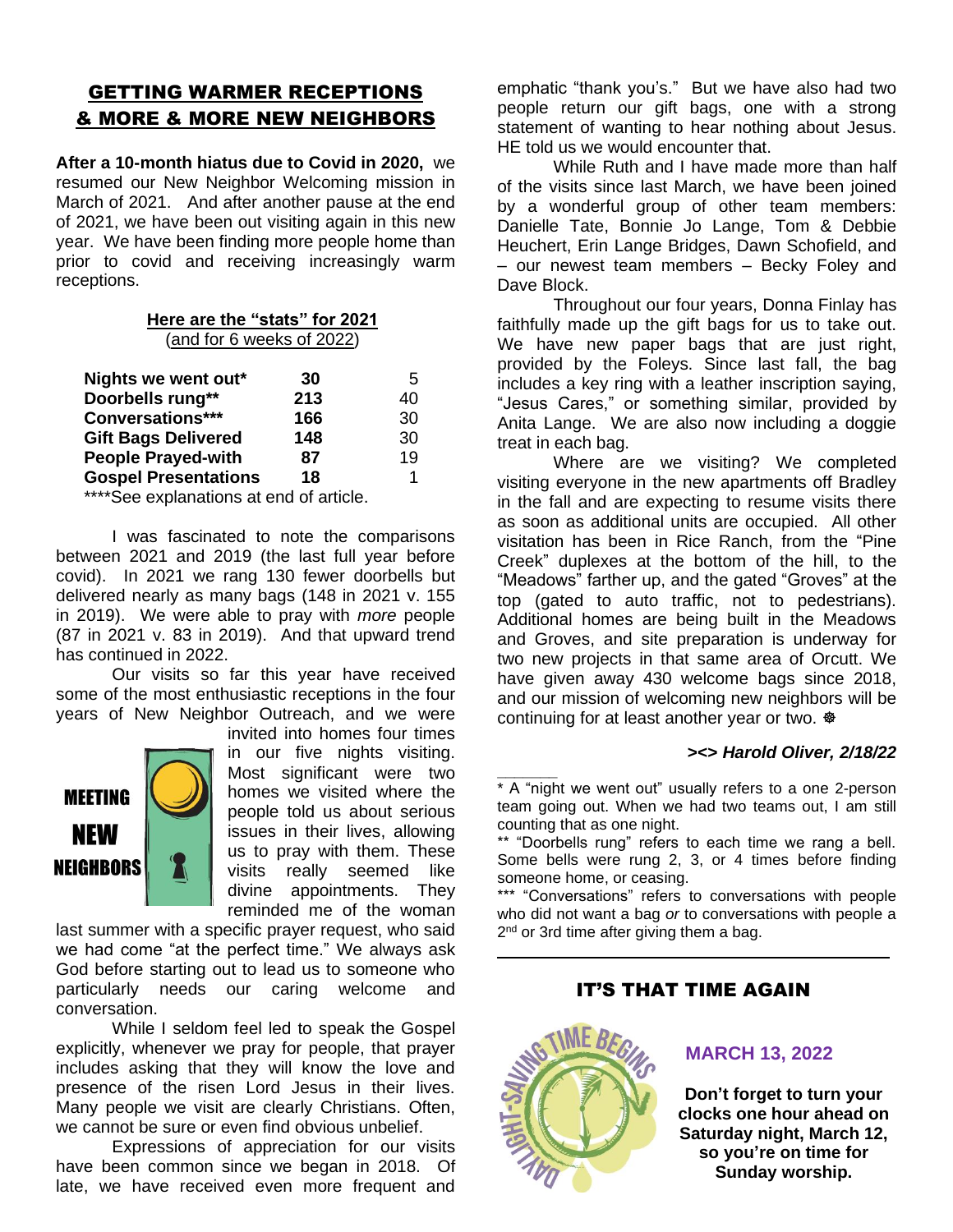## **MARCH 2022 CHRISTIAN MINISTERS AT LUTHERAN CHURCH OF OUR SAVIOR**

| <b>DAY</b>                                                        | <b>TIME</b>         | <b>ACOLYTE</b>                                   | <b>ELDERS</b>                            | <b>LESSON</b><br><b>READER</b>                | <b>MUSIC</b><br><b>CHOIRS</b>                                                                                           | <b>SOUND SYSTEM</b>                       | <b>ALTAR GUILD/</b><br><b>FLOWERS</b>                                                                                                                           |
|-------------------------------------------------------------------|---------------------|--------------------------------------------------|------------------------------------------|-----------------------------------------------|-------------------------------------------------------------------------------------------------------------------------|-------------------------------------------|-----------------------------------------------------------------------------------------------------------------------------------------------------------------|
| $\sqrt{2}$<br>Ash<br>Wednesday                                    | 7:00 pm<br>Comm.    |                                                  | Tom Heuchert<br>Jim LaBelle              |                                               |                                                                                                                         | Dennis<br>Payne                           |                                                                                                                                                                 |
| 6                                                                 | 8:30 am             |                                                  | Art Atrops<br><b>Todd Martin</b>         | Gary<br>Lange                                 |                                                                                                                         | Ed<br><b>Buchholz</b>                     | Altar:                                                                                                                                                          |
| Sunday<br>Communion                                               | 10:30 am            | <b>Estelle Schofield</b>                         | Mark Hathaway<br><b>Rudy Stowell</b>     | Melanie<br>Mayes                              |                                                                                                                         | Chris<br>Allen                            | Altar:<br>No Flowers - Lent                                                                                                                                     |
| 9<br>Wednesday                                                    | 7:00 pm             |                                                  | Dennis Payne                             |                                               |                                                                                                                         | Terry<br>Murdock                          |                                                                                                                                                                 |
| 13<br>Sunday<br><b>Daylight</b><br><b>Saving</b><br><b>Begins</b> | 8:30 am             | Emma Olney                                       | Tom<br>Heuchert                          | Terry<br>Murdock                              |                                                                                                                         | Karl<br>DiModica                          | Altar:                                                                                                                                                          |
|                                                                   | 10:30 am            |                                                  | Jim<br>LaBelle                           | Deborah<br>Maddison                           |                                                                                                                         | Diana<br><b>Brown</b>                     | No Flowers - Lent                                                                                                                                               |
| 16<br>Wednesday                                                   | 7:00 pm             |                                                  | Art<br>Atrops                            |                                               |                                                                                                                         | Dennis<br>Payne                           |                                                                                                                                                                 |
| 20<br>Praise                                                      | 8:30 am             | <b>Riley Olney</b>                               | <b>Todd Martin</b><br>Mark Hathaway      | Marjorie<br>Hord                              | Praise<br>Team                                                                                                          | Terry<br>Murdock                          | Altar:                                                                                                                                                          |
| Sunday<br>Communion                                               | 10:30 am            |                                                  | <b>Rudy Stowell</b><br>Dennis Payne      | <b>Brent</b><br>Clavin                        | Praise<br>Team                                                                                                          | Michael<br>Southern                       | Altar:<br>No Flowers - Lent                                                                                                                                     |
| 23<br>Wednesday                                                   | 7:00 pm             |                                                  | Tom<br>Heuchert                          |                                               |                                                                                                                         | Chris<br>Allen                            |                                                                                                                                                                 |
| 27<br>Sunday                                                      | 8:30 am             |                                                  | Jim LaBelle<br>Art Atrops                | Becky<br>Zielke                               |                                                                                                                         | Chad<br>Thorstenson                       | Altar:                                                                                                                                                          |
|                                                                   | 10:30 am            | <b>Trevor Schofield</b>                          | Mark Hathaway<br><b>Todd Martin</b>      | Floyd<br>Olson                                |                                                                                                                         | Diana<br><b>Brown</b>                     | No Flowers - Lent                                                                                                                                               |
| 30<br>Wednesday                                                   | 7:00 pm             |                                                  | Rudy<br>Stowell                          |                                               |                                                                                                                         | Ed<br><b>Buchholz</b>                     |                                                                                                                                                                 |
| <b>Please phone</b><br>if you are unable<br>to serve. >>>>>       | person (*) at right | <b>ACOLYTES</b><br>*Mark<br>Hathaway<br>937-9675 | <b>ELDERS</b><br>*Art Atrops<br>937-0485 | <b>READERS</b><br>*Todd<br>Martin<br>801-3873 | <b>CHOIRS</b><br><b>Sanctuary Choir</b><br>*Diana Brown<br>448-1990<br><b>Praise Team</b><br>Jane Riddiough<br>937-5241 | <b>SOUND</b><br>*Dennis Payne<br>934-1101 | <b>ALTAR GUILD</b><br>*Connie Hathaway<br>937-9675<br><b>FLOWERS</b><br>Connie Hathaway<br>937-9675<br><b>FLOWER MINISTRY</b><br>Gary & Anita Lange<br>860-8522 |

 **PLEASE ARRANGE FOR NECESSARY CHANGES WITH PERSON WHO OVERSEES YOUR MINISTRY; INFORM CHURCH OFFICE** *ONLY AFTER* **CHANGES ARE MADE TO SCHEDULE – 937-1116**